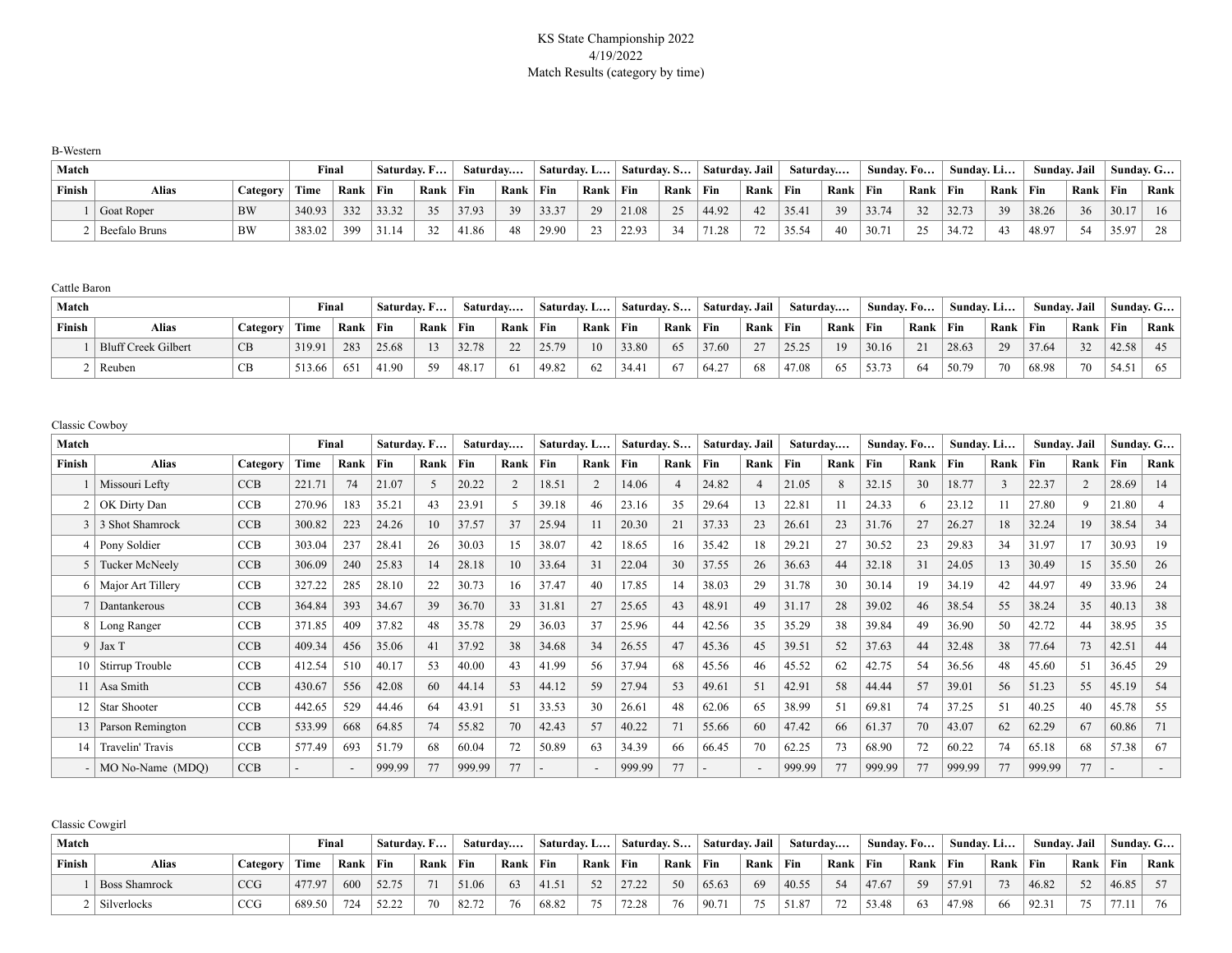| Match  |                 |          | Final  |      | $\pm$ Saturday. F |      | Saturday |          | Saturday. L |      | $\mathsf{Saturdav. S}$ |        | Saturday. Jail |      | Saturday |      | Sunday. Fo |      | Sunday. Li |      | Sunday. Jail |      | Sunday. G |      |
|--------|-----------------|----------|--------|------|-------------------|------|----------|----------|-------------|------|------------------------|--------|----------------|------|----------|------|------------|------|------------|------|--------------|------|-----------|------|
| Finish | <b>Alias</b>    | Category | Time   | Rank | Fin               | Rank | Fin      | Rank Fin |             | Rank | Fin                    | ' Rank | ∣ Fin          | Rank | Fin      | Rank | Fin        | Rank | $ $ Fin    | Rank | Fin          | Rank | Fin       | Rank |
|        | Missoura Misfit | CB       | 334.03 | 325  | 31.25             | 34   | 39.46    | 42       | 27.35       | 17   | 23.25                  | 36     | 45.31          | 44   | 25.70    | 20   | 36.26      | 40   | 26.55      | 20   | 36.79        | 30   | 42.11     | 42   |
|        | Grub Slinger    | CB       | 478.39 | 613  | 43.73             | 63   | 48.07    | 60       | 46.04       | 61   | 33.09                  | 64     | 56.25          | -61  | 40.68    | 55   | 71.08      | 75   | 40.11      | .59  | 48.66        | 53   | 50.68     | 62   |

| Cowgirl |                       |          |        |            |             |      |          |          |             |      |             |              |                |      |          |      |       |             |            |      |              |      |             |      |
|---------|-----------------------|----------|--------|------------|-------------|------|----------|----------|-------------|------|-------------|--------------|----------------|------|----------|------|-------|-------------|------------|------|--------------|------|-------------|------|
| Match   |                       |          | Final  |            | Saturday, F |      | Saturday |          | Saturday. L |      | Saturday, S |              | Saturday. Jail |      | Saturday |      |       | Sunday. Fo  | Sunday. Li |      | Sundav. Jail |      | Sundav. G   |      |
| Finish  | Alias                 | Category | Time   | Rank   Fin |             | Rank | Fin      | Rank Fin |             | Rank | Fin         | $Rank$   Fin |                | Rank | $ $ Fin  | Rank | Fin   | Rank        | Fin        | Rank | Fin          | Rank | $\perp$ Fin | Rank |
|         | Tag A Long Jane       | CG       | 474.04 | 610        | 42.59       | 61   | 51.49    | 64       | 44.31       | 60   | 31.89       | 60           | 69.37          | 71   | 50.91    | 70   | 48.52 | -61         | 38.35      | 54   | 52.31        | 57   | 44.30       | 52   |
|         | Annabelle Sweetbottom |          | 537.75 | 668        | 49.33       | 67   | 54.08    | 68       | 55.31       | 69   | 32.96       | 62           | 63.92          | 67   | 49.53    | 68   | 62.93 | $7^{\circ}$ | 44.85      | 63   | 54.73        | -60  | 70.11       | 73   |

Duelist

| Match  |              |          | Final  |      | $^{\circ}$ Saturday. F |      | Saturday |      | ' Saturday. L |      | Saturday. S |      | Saturday. Jail |          | Saturdav |      | Sundav. Fo |      | Sundav. Li |      | Sundav. Jail |      | $^{\circ}$ Sundav. G |      |
|--------|--------------|----------|--------|------|------------------------|------|----------|------|---------------|------|-------------|------|----------------|----------|----------|------|------------|------|------------|------|--------------|------|----------------------|------|
| Finish | <b>Alias</b> | Category | Time   | Rank | ' Fin                  | Rank | $ $ Fin  | Rank | Fin           | Rank | Fin         | Rank | Fin            | Rank Fin |          | Rank | Fin        | Rank | $ $ Fin    | Rank | Fir          | Rank | Fin                  | Rank |
|        | Fire Boss    |          | 432.84 | 539  | 40.95                  | 57   | 41.61    | 47   | 43.53         | 58   | 33.04       | 63   | 60.07          | 63       | 38.33    | 49   | 40.19      | 50   | 37.43      | 52   | 56.89        | -61  | 40.80                | 39   |

El Patron

| ------------ |                             |                 |       |      |               |      |          |              |             |                |               |            |                |      |          |      |                   |                |            |                |              |      |           |                      |
|--------------|-----------------------------|-----------------|-------|------|---------------|------|----------|--------------|-------------|----------------|---------------|------------|----------------|------|----------|------|-------------------|----------------|------------|----------------|--------------|------|-----------|----------------------|
| Match        |                             |                 | Final |      | ' Saturday. F |      | Saturday |              | Saturday. L |                | ` Saturdav. S |            | Saturday. Jail |      | Saturdav |      | Sunday. Fo $\Box$ |                | Sunday. Li |                | Sundav. Jail |      |           | $^{\circ}$ Sunday. G |
| Finish       | Alias                       | <b>Category</b> | Time  | Rank | Fin           | Rank | $ $ Fin  | Rank         | $ $ Fin     | Rank           | Fin           | Rank   Fin |                | Rank | Fin      | Rank | Fin               | ` Rank         | ' Fin      | Rank           | ∣ Fin        | Rank | $\pm$ Fin | Rank                 |
|              | Flint Hills Smokey (MDQ) EP |                 |       |      | 999.99        | 77   | 999.99   | $\mathbf{z}$ | 999.99      | $\overline{a}$ | 999.99        | 77         | 999.99         | 77   | 999.99   | 77   | 999.99            | $\overline{a}$ | 999.99     | $\overline{a}$ | 999.99       |      |           |                      |

#### Elder Statesmen

| Match  |                   |          | Final  |      | $\overline{\phantom{a}}$ Saturday. F |            |       | Saturdav   | Saturday. L |      | Saturday, S   Saturday, Jail |          |       |          | Saturday |      | Sunday. Fo |      | Sunday. Li |      | Sundav. Jail |      | Sundav. G |                            |
|--------|-------------------|----------|--------|------|--------------------------------------|------------|-------|------------|-------------|------|------------------------------|----------|-------|----------|----------|------|------------|------|------------|------|--------------|------|-----------|----------------------------|
| Finish | Alias             | Category | Time   | Rank | Fin                                  | $Rank$ Fin |       | Rank   Fin |             | Rank | Fin                          | Rank Fin |       | Rank Fin |          | Rank | Fin        | Rank | $ $ Fin    | Rank | Fin          | Rank | $ $ Fin   | $\sqrt{ }$ Rank $\sqrt{ }$ |
|        | Duffy             |          | 431.35 | 496  | 31.17                                | 33         | 59.19 | 71         | 38.76       | 44   | 20.41                        | 23       | 54.76 | 57       | 51.48    | 71   | 46.95      | 58   | 31.97      | 37   | 37.79        | 33   | 58.87     | 69                         |
|        | Presque Isle Bill | ⊥ມ       | 468.39 | 560  | 34.86                                | 40         | 55.78 | -69        | 53.29       | 66   | 19.88                        |          | 48.23 | 48       | 44.09    | 60   | 41.76      | 53   | 50.94      |      | 61.93        | -66  | 57.63     | 68                         |

#### ElderStatesman Classic Cowboy

| Match  |               |             | Final  |      | $\overline{\phantom{a}}$ Saturday. F |      | Saturday |      | Saturday. L |      | Saturday. S |      | Saturdav. Jail |              | Saturdav |      | Sunday. Fo |      | Sunday. Li |      | Sunday. Jail |      |       | Sunday. $G$ |
|--------|---------------|-------------|--------|------|--------------------------------------|------|----------|------|-------------|------|-------------|------|----------------|--------------|----------|------|------------|------|------------|------|--------------|------|-------|-------------|
| Finish | <b>Alias</b>  | Category    | Time   | Rank | Fin                                  | Rank | Fin      | Rank | ' Fin       | Rank | Fin         | Rank | $ $ Fin        | $Rank$   Fin |          | Rank | ` Fin      | Rank | $ $ Fin    | Rank | Fin          | Rank | Fin   | Rank        |
|        | Young's Angel | <b>ESCC</b> | 429.24 | 538  | 41.35                                | 58   | 45.78    | 57   | 38.87       | 45   | 25.13       | 41   | 50.46          | 52           | 44.1     | 61   | 42.94      | -56  | 39.96      | 57   | 57.85        | 63   | 42.79 | 48          |
|        | Bulldog Brown | <b>ESCC</b> | 432.60 | 541  | 38.33                                | 50   | 46.35    | 58   | 51.85       | 64   | 30.58       | 59   | 54.54          | 56           | 41.03    | 56   | 48.03      | 60   | 36.46      |      | 42.78        | 45   | 42.65 | 46          |
|        | Doc Dag       | <b>ESCC</b> | 490.79 | 607  | 47.80                                | 66   | 69.65    |      | 41.93       | 55   | 44.38       | 74   | 55.58          | 59           | 37.56    | 47   | 57.42      | 67   | 40.88      | 60   | 51.45        | 56   | 44.14 | 50          |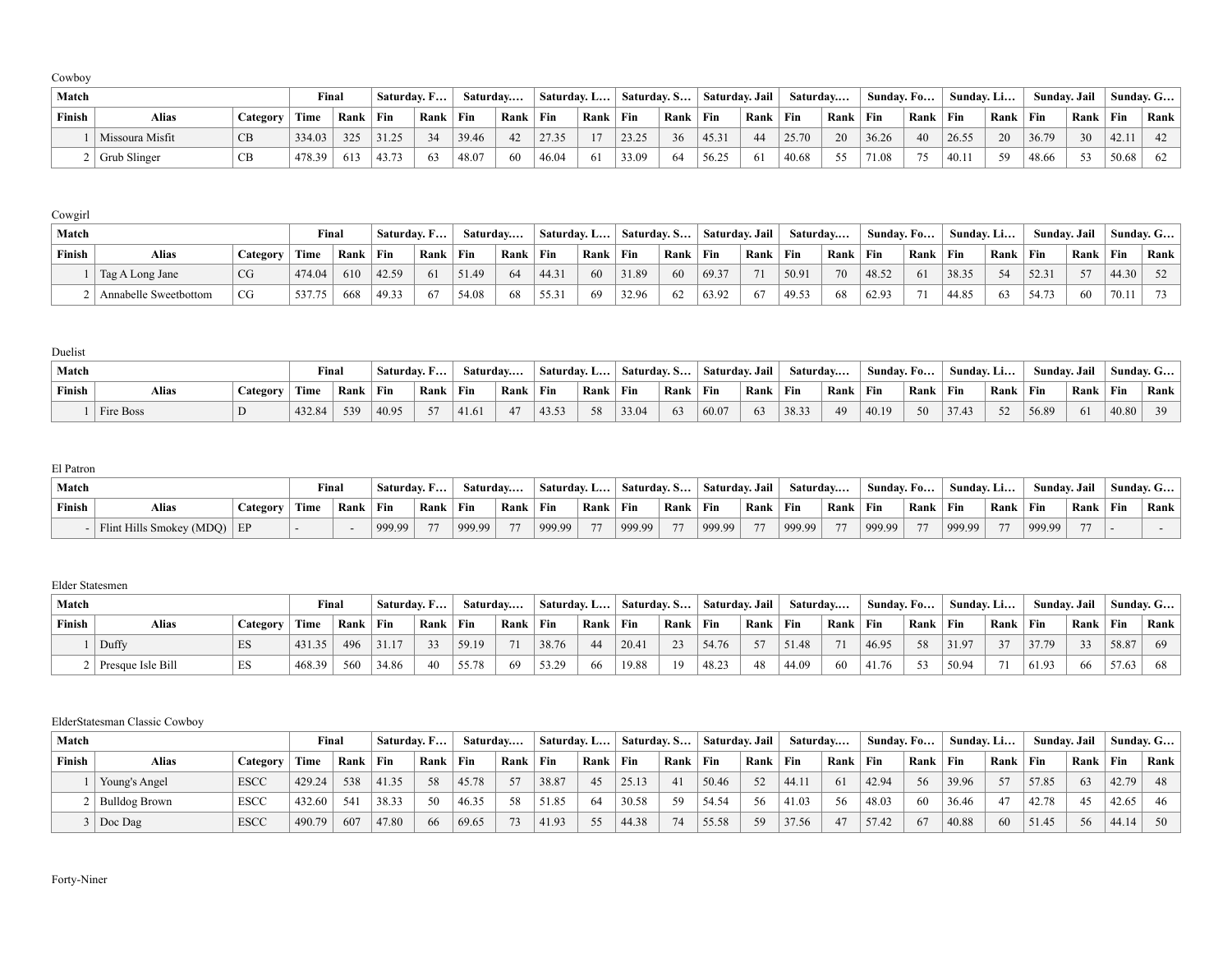| Match  |                   |          | Final  |      | Saturday. F |      |       | Saturday | Saturday. L |      | Saturday. S |      | Saturday. Jail |      | Saturday   |      | Sunday. Fo |      | Sunday. Li |      | Sunday. Jail |      |       | Sunday. G |
|--------|-------------------|----------|--------|------|-------------|------|-------|----------|-------------|------|-------------|------|----------------|------|------------|------|------------|------|------------|------|--------------|------|-------|-----------|
| Finish | <b>Alias</b>      | Category | Time   | Rank | Fin         | Rank | Fin   | Rank     | Fin         | Rank | Fin         | Rank | Fin            | Rank | <b>Fin</b> | Rank | $ $ Fin    | Rank | Fin        | Rank | Fin          | Rank | Fin   | Rank      |
|        | Missouri Traveler | 49       | 193.73 | 26   | 17.93       |      | 19.35 |          | 19.60       |      | 15.18       |      | 23.36          |      | 18.68      |      | 20.20      |      | 18.02      |      | 21.54        |      | 19.87 |           |
|        | Flint Hills Dawg  | 49       | 212.79 | 42   | 22.47       |      | 23.89 |          | 18.80       |      | 13.38       |      | 25.92          |      | 18.65      |      | 24.33      |      | 18.96      |      | 24.31        |      | 22.08 |           |
|        | Dandy             | -49      | 213.68 | 48   | 25.30       | 12   | 25.55 |          | 17.94       |      | 16.53       | 10   | 24.23          |      | 17.26      |      | 24.06      |      | 19.91      |      | 23.69        |      | 19.21 |           |
|        | Cornbread Jones   | 49       | 268.94 | 155  | 29.55       | 29   | 28.83 |          | 26.47       | 12   | 20.05       | 20   | 29.01          |      | 26.56      | 22   | 28.33      |      | 23.39      | 12   | 28.85        |      | 27.90 | 12        |
|        | Trego Kid         | -49      | 291.1  | 185  | 61.00       | 73   | 28.46 |          | 21.17       |      | 13.58       |      | 28.4           |      | 21.85      | 10   | 35.50      | 38   | 21.85      | 8    | 29.66        |      | 29.69 | -15       |

#### Frontier Cartridge

| Match  |                 |             | Final  |            |       | Saturday. F | Saturdav |      | Saturday. L |      | Saturday, S |             | Saturday. Jail |      | Saturday |      | Sunday, Fo |      | Sunday. Li |      | Sundav. Jail |      |       | Sunday. G |
|--------|-----------------|-------------|--------|------------|-------|-------------|----------|------|-------------|------|-------------|-------------|----------------|------|----------|------|------------|------|------------|------|--------------|------|-------|-----------|
| Finish | Alias           | Category    | Time   | Rank   Fin |       | Rank        | Fin      | Rank | Fin         | Rank | Fin         | <b>Rank</b> | $ $ Fin        | Rank | Fin      | Rank | Fin        | Rank | Fin        | Rank | <b>Fin</b>   | Rank | Fin   | Rank      |
|        | Richie Reno     | <b>BPFC</b> | 245.74 | 101        | 20.86 |             | 28.80    |      | 20.69       |      | 14.37       |             | 26.45          |      | 20.83    |      | 26.68      |      | 2112       |      | 38.72        | 37   | 2722  | 10        |
|        | 2   Sage Runner | <b>BPFC</b> | 464.80 | 577        | 37.05 | 47          | 40.21    |      | 40.75       | 48   | 40.16       | 70          | 56.89          | 62   | 50.36    | 69   | 50.55      | 62   | 36.80      | 49   | 57.75        | 62   | 54.28 | - 64      |

# Lady B-Western

| Match  |            |                 | Final  |            | $\overline{\phantom{a}}$ Saturday. F |      | Saturday |              | Saturday. L |      | <b>Saturday, S</b> |      | Saturday. Jail |          | Saturdav |      | Sunday. Fo |              | Sundav. Li |      | Sundav. Jail |      | Sundav. G |      |
|--------|------------|-----------------|--------|------------|--------------------------------------|------|----------|--------------|-------------|------|--------------------|------|----------------|----------|----------|------|------------|--------------|------------|------|--------------|------|-----------|------|
| Finish | Alias      | <b>Category</b> | Time   | Rank   Fin |                                      | Rank | Fin      | Rank   Fin   |             | Rank | Fin                | Rank | Fin            | Rank Fin |          | Rank | Fin        | ' Rank   Fin |            | Rank | Fin          | Rank | Fin       | Rank |
|        | K-Lyn Wolf | <b>LBW</b>      | 397.33 | 458        | 43.22                                | 62   | 36.40    | $30^{\circ}$ | 36.36       | 39   | 20.47              | 24   | 44.71          | 40       | 46.07    | 64   | 38.08      | 45           | 45.40      |      | 36.58        | 29   | 50.04     | 60   |

# Lady Forty-Niner

| Match  |                      |          | Final  |            | Saturday. F |      | Saturday |      | Saturday. L |      | Saturday. S |      | Saturday. Jail |              | Saturdav |      | Sunday. Fo |      | Sunday. Li |      | Sunday. Jail |      |       | Sunday. $G$ |
|--------|----------------------|----------|--------|------------|-------------|------|----------|------|-------------|------|-------------|------|----------------|--------------|----------|------|------------|------|------------|------|--------------|------|-------|-------------|
| Finish | <b>Alias</b>         | Category | Time   | Rank   Fin |             | Rank | Fin      | Rank | $ $ Fin     | Rank | Fin         | Rank | Fin            | $Rank$   Fin |          | Rank | Fin        | Rank | Fin        | Rank | Fin          | Rank | Fin   | Rank        |
|        | <b>Beans Haney</b>   | L49      | 312.74 | 249        | 27.05       | 18   | 31.38    | 20   | 31.15       | 25   | 17.91       | 15   | 37.46          | 24           | 34.61    | 36   | 28.75      |      | 27.69      | 25   | 32.50        | 20   | 44.24 |             |
|        | 2   Highland Scottie | L49      | 347.53 | 246        | 27.39       | 20   | 31.25    |      | 27.28       | 16   | 22.52       | 32   | 32.46          |              | 25.08    | 18   | 29.06      | 16   | 24.57      | 15   | 96.25        | 76   | 31.67 | $20-1$      |
|        | Insanity Jane        | L49      | 361.09 | 384        | 38.34       | 51   | 37.22    | 35   | 39.29       | 47   | 22.14       | 31   | 41.00          | 34           | 33.19    | 32   | 34.30      | 34   | 34.10      | 41   | 44.79        | 48   | 36.72 |             |
|        | Bandit Belle         | L49      | 492.27 | 600        | 40.50       | 55   | 50.92    |      | 41.31       |      | 41.08       |      | 53.57          | 55           | 62.92    | 74   | 54.74      | -65  | 45.36      | 64   | 61.91        | 65   | 39.96 | $37 \quad$  |

# Lady Gunfighter

| Match  |                   |          | Final  |      | $\overline{\phantom{a}}$ Saturday. F |            |       | Saturday   |       | Saturday. L | $\mathsf{Saturdav. S}$ |      | Saturday. Jail |          | Saturdav |      | Sunday. Fo |      | Sunday. Li |      | Sundav. Jail |      |             | Sunday. G |
|--------|-------------------|----------|--------|------|--------------------------------------|------------|-------|------------|-------|-------------|------------------------|------|----------------|----------|----------|------|------------|------|------------|------|--------------|------|-------------|-----------|
| Finish | Alias             | Category | Time   | Rank | Fin                                  | Rank   Fin |       | Rank   Fin |       | Rank        | Fin                    | Rank | $\perp$ Fin    | Rank Fin |          | Rank | Fin        | Rank | $ $ Fin    | Rank | <b>Fin</b>   | Rank | $\perp$ Fin | Rank      |
|        | Bertie Winchester | LGF      | 301.36 | 222  | 24.70                                |            | 32.90 | 23         | 35.90 | 36          | 22.00                  | 28   | 34.64          | 16       | 23.45    | 13   | 27.28      |      | 25.94      |      | 30.06        | 14   | 44.49       |           |
|        | Calamitee         |          | 472.42 | 588  | 37.00                                | 46         | 47.12 | 59         | 57.16 | 70          | 30.51                  | 58   | 62.68          | 66       | 38.50    | 50   | 42.84      | 55   | 48.64      | 68   | 65.20        | -69  | 42.7        |           |

| Lady Senior |          |          |        |            |                   |              |          |          |             |      |                                      |      |                 |          |          |      |            |          |            |      |              |      |         |               |
|-------------|----------|----------|--------|------------|-------------------|--------------|----------|----------|-------------|------|--------------------------------------|------|-----------------|----------|----------|------|------------|----------|------------|------|--------------|------|---------|---------------|
| Match       |          |          | Final  |            | $\pm$ Saturday. F |              | Saturday |          | Saturday. L |      | $\overline{\phantom{a}}$ Saturday. S |      | Saturdav. Jail  |          | Saturdav |      | Sunday. Fo |          | Sunday. Li |      | Sundav. Jail |      |         | ' Sunday. $G$ |
| Finish      | Alias    | Category | Time   | Rank   Fin |                   | $Rank$ $Fin$ |          | Rank Fin |             | Rank | Fin                                  | Rank | $\mathbf{F}$ in | Rank Fin |          | Rank | Fin        | Rank Fin |            | Rank | Fin          | Rank | $ $ Fin | Rank          |
|             | Sheepish | - 120    | 641.13 | 725        | 58.04             | 72           | 73.21    | 74       | 57.88       | 72   | 38.65                                | 69   | 75.78           | 73       | 64.23    | 75   | 59.93      | 69       | 68.24      | 75   | 80.07        | 74   | 65.10   | 72            |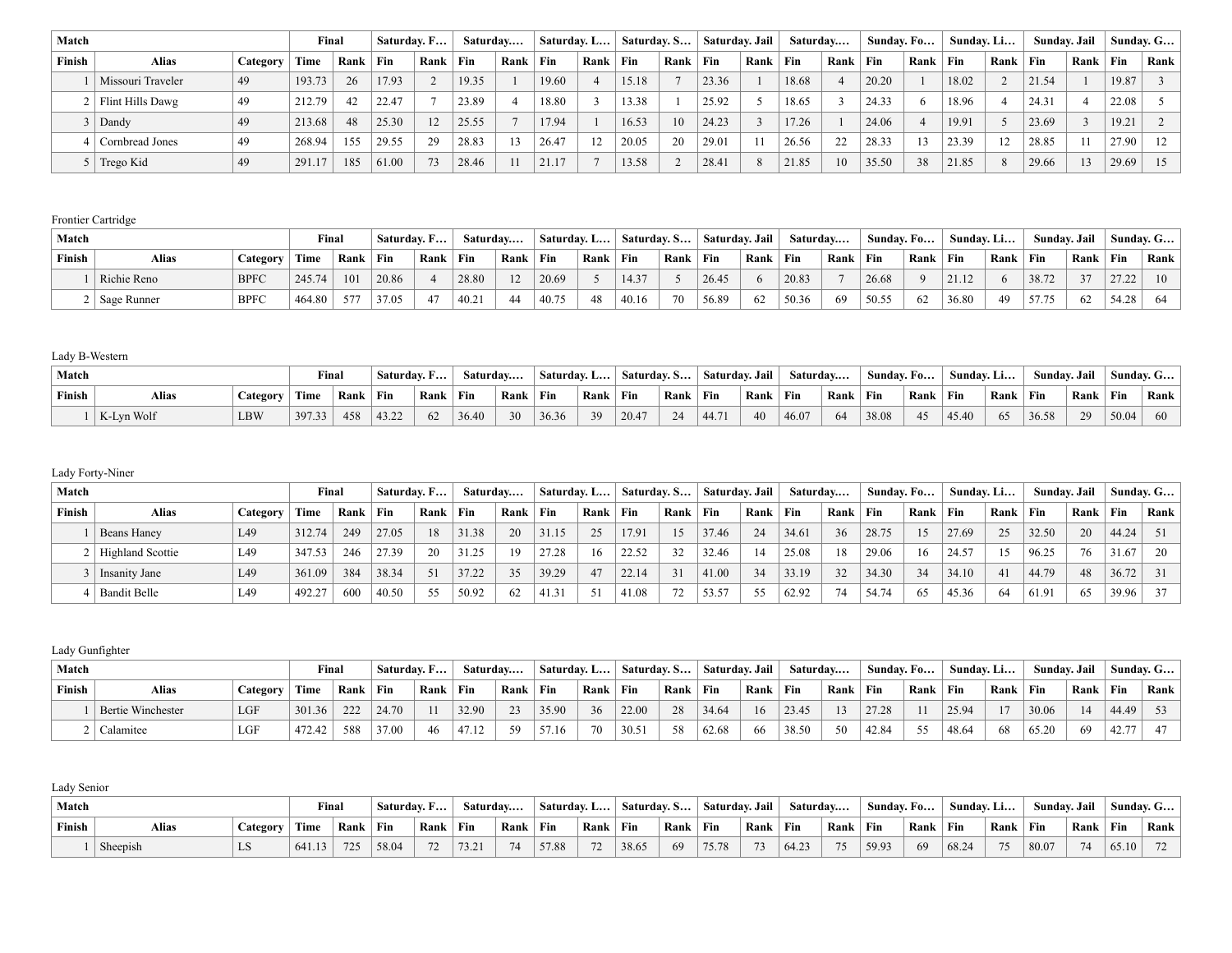Lady Silver Senior

| Match  |                  |            | Final  |      |       | Saturday. F |       | Saturday     | Saturday. L |      | Saturdav. S |          | Saturdav. Jail |      | Saturdav |      | Sunday. Fo |            | Sunday. Li |      | Sundav. Jail |                       |                | Sunday. G |
|--------|------------------|------------|--------|------|-------|-------------|-------|--------------|-------------|------|-------------|----------|----------------|------|----------|------|------------|------------|------------|------|--------------|-----------------------|----------------|-----------|
| Finish | <b>Alias</b>     | Category   | Time   | Rank | Fin   | Rank        | Fin   | $Rank$ $Fin$ |             | Rank | Fin         | Rank     | $ $ Fin        | Rank | Fin      | Rank | Fin        | Rank   Fin |            | Rank | Fin          | Rank                  | $\mathsf{Fin}$ | Rank      |
|        | Cooncan          | <b>LSS</b> | 252.31 | 129  | 20.34 |             | 38.33 | 41           | 21.45       |      | 20.40       | 22       | 28.05          |      | 20.56    |      | 24.20      |            | 21.86      |      | 33.03        | $\mathcal{D}$         | 24.09          |           |
|        | $2$ Owl Eye Olga | <b>LSS</b> | 358.86 | 372  | 26.12 | 16          | 36.60 |              | 40.84       | 49   | 21.79       | $\gamma$ | 40.60          | 33   | 37.89    | 48   | 33.97      |            | 29.3       | 31   | 41.54        | $\Delta$ <sup>3</sup> | 50.20          | - 61      |
|        | 3   Kylie Coyote | <b>LSS</b> | 726.47 | 746  | 67.30 | 75          | 79.18 | 75           | 62.79       | 73   | 51.39       | 75       | 90.64          | 74   | 75.03    | 76   | 78.09      | 76         | 79.65      | 76   | 72.04        | 72                    | 70.36          |           |

# Lady Wrangler

| Match  |              |          | Final  |      | Saturday. F |      | Saturday |              | Saturday. L |      | Saturday. S |      | Saturday. Jail |      | Saturdav |            | Sunday. Fo |          | Sunday. Li |      |       | Sunday. Jail |       | Sunday. G |
|--------|--------------|----------|--------|------|-------------|------|----------|--------------|-------------|------|-------------|------|----------------|------|----------|------------|------------|----------|------------|------|-------|--------------|-------|-----------|
| Finish | Alias        | Category | Time   | Rank | ` Fin       | Rank | $ $ Fin  | $Rank$   Fin |             | Rank | Fin         | Rank | Fin            | Rank | Fin      | Rank   Fin |            | Rank Fin |            | Rank | Fin   | Rank         | Fin   | Rank      |
|        | Wynonna Earp |          | 290.69 | 205  | 28.41       | 26   | 29.96    |              | 30.88       | 24   | 14.02       |      | 29.04          | 12   | 19.86    |            | 29.64      | 17       | 27.43      | 24   | 44.98 | 50           | 36.47 | 30        |
|        | No H Sara    |          | 292.03 | 202  | 23.33       |      | 33.07    | 24           | 28.88       | 19   | 15.89       |      | 35.83          | 20   | 26.76    | 24         | 26.10      |          | 30.39      |      | 33.49 | 23           | 38.29 |           |
|        | Cardiac Kate |          | 590.46 | 647  | 83.03       | 76   | 40.47    | 46           | 67.66       | 74   | 28.63       | 55   | 105.02         | 76   | 39.56    | 53         | 55.30      | 66       | 52.40      | 72   | 70.73 | 71           | 47.66 | 58        |

Senior

| Match         |                   |          | Final  |      |       | Saturday. F |       | Saturday | . Saturdav. L… |      | Saturday. S |      | Saturday. Jail |      | Saturday |      | Sunday. Fo |      | Sunday. Li |      | Sundav. Jail |      |       | Sunday. G |
|---------------|-------------------|----------|--------|------|-------|-------------|-------|----------|----------------|------|-------------|------|----------------|------|----------|------|------------|------|------------|------|--------------|------|-------|-----------|
| <b>Finish</b> | Alias             | Category | Time   | Rank | Fin   | Rank        | Fin   | Rank     | <b>Fin</b>     | Rank | Fin         | Rank | Fin            | Rank | Fin      | Rank | Fin        | Rank | $ $ Fin    | Rank | Fin          | Rank | Fin   | Rank      |
|               | Roy's Creek Dan   |          | 197.65 | 34   | 16.86 |             | 21.34 |          | 20.90          | 6    | 17.28       |      | 23.99          |      | 17.31    |      | 21.67      |      | 14.42      |      | 26.08        |      | 17.80 |           |
|               | Two Shoots        |          | 289.72 | 209  | 28.11 | 23          | 28.02 |          | 29.84          | 22   | 18.90       |      | 32.77          | 15   | 26.18    | 21   | 32.05      | 28   | 30.39      | 35   | 32.83        | 21   | 30.63 | -18       |
|               | Nickel Outlaw     |          | 291.18 | 217  | 30.56 | 31          | 43.00 | 49       | 26.81          | 13   | 26.46       | 46   | 36.07          | 21   | 24.00    | 16   | 26.84      |      | 24.95      | 16   | 26.86        |      | 25.63 |           |
|               | <b>JW</b> Hopkins |          | 335.40 | 316  | 34.30 | 37          | 44.31 | 54       | 36.32          | 38   | 19.62       | 18   | 38.61          | 32   | 31.78    | 30   | 32.13      | 29   | 27.87      | 26   | 34.52        | 25   | 35.94 | 27        |
|               | Copperhead Carson |          | 340.72 | 342  | 28.96 | 28          | 38.14 | 40       | 32.13          | 28   | 24.53       | 40   | 37.86          | 28   | 41.90    | 57   | 30.58      | 24   | 26.81      | 22   | 38.21        | 34   | 41.60 | -41       |

### Senior Classic Cowboy

| Match  |                   |            | Final  |      | Saturday. F |      |       | Saturday   | Saturday. L |      | Saturday. S |      |       | Saturday. Jail | Saturday |      | Sunday. Fo |       | Sunday. Li |      | Sunday. Jail |      |       | Sunday. G |
|--------|-------------------|------------|--------|------|-------------|------|-------|------------|-------------|------|-------------|------|-------|----------------|----------|------|------------|-------|------------|------|--------------|------|-------|-----------|
| Finish | <b>Alias</b>      | Category   | Time   | Rank | Fin         | Rank | Fin   | Rank   Fin |             | Rank | Fin         | Rank | Fin   | Rank           | Fin      | Rank | Fin        | Rank  | Fin        | Rank | Fin          | Rank | Fin   | Rank      |
|        | High Plains Hud   | <b>SCC</b> | 277.64 | 178  | 27.79       | 21   | 25.07 |            | 41.59       | 53   | 17.72       |      | 28.78 | 10             | 23.48    | 14   | 28.28      |       | 27.97      | 27   | 28.34        | 10   | 28.62 | 13        |
|        | Silver Creek Jack | <b>SCC</b> | 320.12 | 283  | 29.85       | 30   | 33.66 | 27         | 31.65       | 26   | 22.02       | 29   | 38.41 | 31             | 34.02    | 34   | 31.30      | 26    | 29.22      | 30   | 36.22        | 27   | 33.77 | 23        |
|        | Cowtown Scout     | <b>SCC</b> | 325.70 | 297  | 28.33       | 25   | 30.80 |            | 28.98       | 20   | 21.65       | 26   | 37.51 | 25             | 35.84    | 43   | 36.58      | $-4i$ | 29.53      | 33   | 34.15        | 24   | 42.33 | 43        |
|        | Skillet Johnson   | <b>SCC</b> | 405.77 | 453  | 36.62       | 44   | 37.15 | 34         | 34.74       | 35   | 27.09       | 49   | 45.23 | 43             | 33.30    | 33   | 69.15      |       | 36.36      | 45   | 40.33        | 41   | 45.80 | 56        |
|        | Kansas Flatlander | <b>SCC</b> | 423.25 | 527  | 38.28       | 49   | 52.27 | -66        | 41.87       | 54   | 26.23       | 45   | 50.66 | 53             | 43.82    | 59   | 41.20      | 51    | 33.39      | 40   | 44.37        | 47   | 51.16 | 63        |
|        | Abilene Slim      | <b>SCC</b> | 451.63 | 561  | 40.65       | 56   | 52.48 | -67        | 55.16       | 68   | 29.29       | 56   | 52.91 | 54             | 36.90    | 45   | 39.49      | 47    | 35.82      | 44   | 53.80        | 58   | 55.13 | 66        |
|        | Largo Casey       | <b>SCC</b> | 455.28 | 572  | 44.51       | 65   | 44.42 | 56         | 57.86       | 71   | 41.54       | 73   | 48.92 | 50             | 34.21    | 35   | 39.80      | 48    | 40.89      | 61   | 59.38        | 64   | 43.75 | 49        |

# Senior Frontier Cartridge Duelist

| Match  |           |                  | $\nabla$ inal |            | .<br>Saturday. F |      | Saturday |      | Saturday. L |      | ' Saturdav. S |      | Saturdav. Jail |        | Saturdav         |      | Sundav. Fo |      | Sunday. Li  |      | Sundav. Jail |      |       | $\lq$ Sundav. G $\lq$ |
|--------|-----------|------------------|---------------|------------|------------------|------|----------|------|-------------|------|---------------|------|----------------|--------|------------------|------|------------|------|-------------|------|--------------|------|-------|-----------------------|
| Finish | Alias     | <i>c</i> ategory | Time          | Rank   Fin |                  | Rank | ' Fin    | Rank | Fin         | Rank | Fin           | Rank | Fin            | Rank   | Fin              | Rank | Fin        | Rank | $\perp$ Fin | Rank | Fin          | Rank | Fin   | Rank                  |
|        | Tame Bill | <b>SFCD</b>      | 341.55        | 343        | 33.55            | 36   | 34.81    | 28   | 26.97       |      | $12930 +$     | 57   | 36.40          | $\sim$ | 31.28<br>،٤. د د | 29   | 35.99      | 30   | 28.21       |      | 37.14        | 21   | 47.90 | 59                    |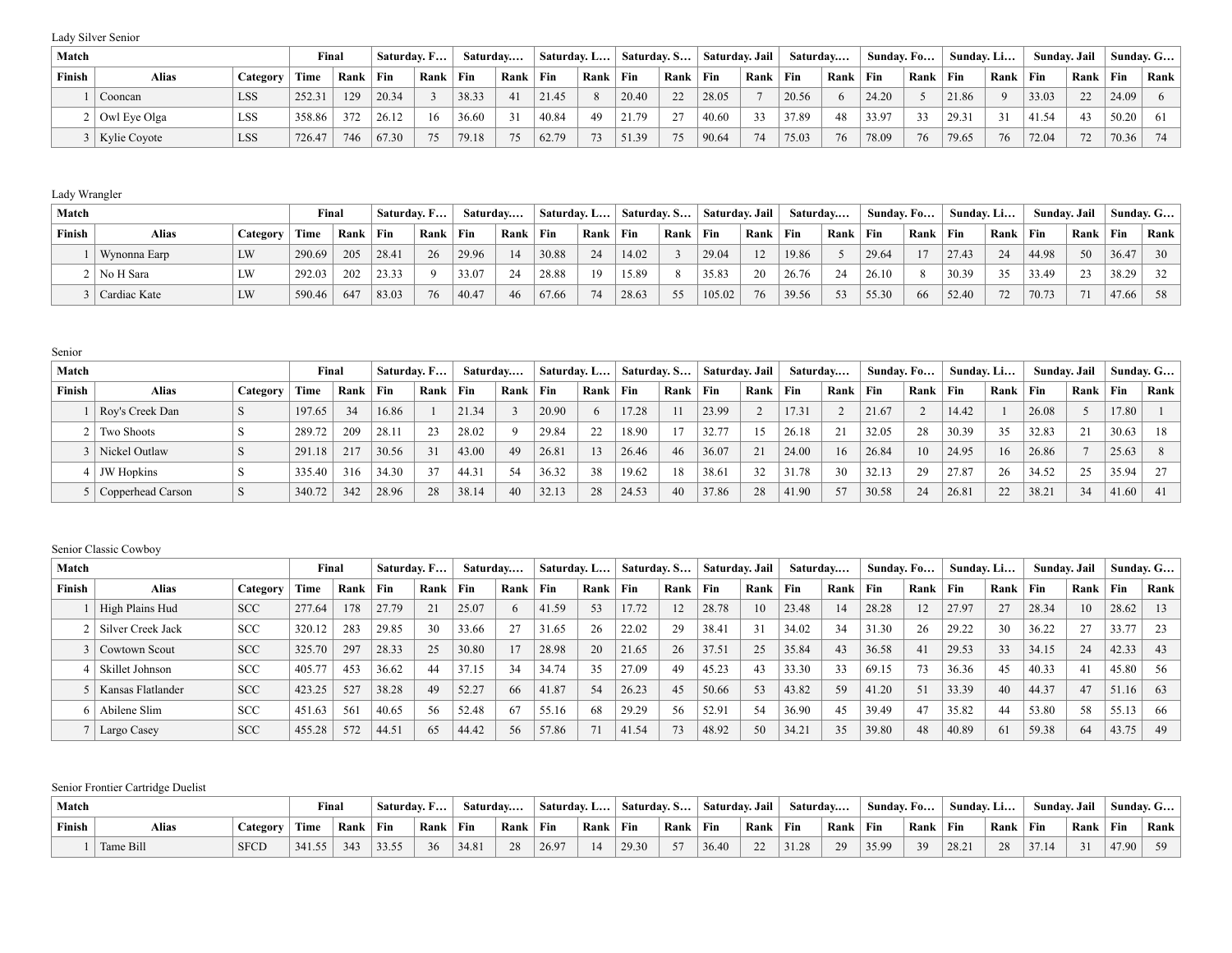| Match  |                         |           | Final  |      |       | Saturday. F  |       | Saturday |       | Saturday. L | Saturday. S |      | Saturday. Jail |      | Saturday |      | Sunday. Fo |      | Sunday. Li |      |       | Sunday. Jail | Sunday. G |      |
|--------|-------------------------|-----------|--------|------|-------|--------------|-------|----------|-------|-------------|-------------|------|----------------|------|----------|------|------------|------|------------|------|-------|--------------|-----------|------|
| Finish | <b>Alias</b>            | Category  | Time   | Rank | Fin   | Rank         | Fin   | Rank     | Fin   | Rank        | Fin         | Rank | Fin            | Rank | Fin      | Rank | Fin        | Rank | Fin        | Rank | Fin   | Rank         | Fin       | Rank |
|        | Lawman                  | <b>SS</b> | 257.83 | 16   | 22.74 | $\mathbf{8}$ | 25.97 |          | 27.26 | 15          | 16.28       |      | 35.34          | 17   | 23.25    | 12   | 28.35      | 14   | 24.31      | 14   | 28.88 | 12           | 25.45     |      |
|        | Croaker                 | SS        | 292.62 | 203  | 27.02 | 17           | 36.66 |          | 29.01 | 21          | 15.02       |      | 43.77          | 39   | 23.68    |      | 35.18      | 36   | 22.58      | 10   | 26.75 |              | 32.95     | - 21 |
|        | Newton                  | <b>SS</b> | 305.66 | 248  | 26.09 | 15           | 31.99 |          | 34.47 | 33          | 28.40       | 54   | 43.71          | 38   | 24.79    | 17   | 30.28      | 22   | 26.71      | 21   | 31.77 | 16           | 27.45     |      |
|        | Ten Gauge               | <b>SS</b> | 331.19 | 311  | 27.31 | 19           | 33.33 | 26       | 33.94 | 32          | 27.63       | 52   | 44.74          | 41   | 27.16    | 26   | 29.95      | 18   | 36.45      | 46   | 32.20 | 18           | 38.48     | 33   |
|        | 5   Rocky Ford          | <b>SS</b> | 331.93 | 317  | 39.23 | 52           | 44.08 | 52       | 38.58 | 43          | 24.12       | 39   | 35.52          | 19   | 26.85    | 25   | 30.15      | 20   | 26.52      | 19   | 40.24 | 39           | 26.64     |      |
| 61     | Top                     | <b>SS</b> | 360.16 | 369  | 35.10 | 42           | 37.22 | 35       | 54.14 | 67          | 22.85       | 33   | 42.71          | 36   | 35.14    | 37   | 36.84      | 42   | 29.36      | 32   | 36.48 | 28           | 30.32     | 17   |
|        | <b>Marshal Gunnison</b> | <b>SS</b> | 414.44 | 495  | 36.81 | 45           | 44.31 | 54       | 38.02 | 41          | 25.33       | 42   | 55.51          | 58   | 48.55    | 67   | 41.40      | 52   | 48.73      | 69   | 41.27 | 42           | 34.51     | 25   |
|        | 8   Slow Jahn           | SS        | 563.08 | 667  | 52.15 | 69           | 51.73 | 65       | 85.97 | 76          | 32.52       | 61   | 60.57          | 64   | 45.93    | 63   | 59.57      | 68   | 48.58      | 67   | 54.00 | 59           | 72.06     | 75   |

### Silver Senior Gunfighter

Silver Senior

| Match  |                        |            | Final  |      | $\overline{\phantom{a}}$ Saturday. F |            | Saturday |              | Saturday. L |      | Saturday, S |        | Saturday. Jail |      | Saturdav |      | Sunday, Fo |        | Sunday. Li |      | Sundav. Jail |      | Sunday. G        |      |
|--------|------------------------|------------|--------|------|--------------------------------------|------------|----------|--------------|-------------|------|-------------|--------|----------------|------|----------|------|------------|--------|------------|------|--------------|------|------------------|------|
| Finish | Alias                  | Category   | Time   | Rank | Fin                                  | Rank   Fin |          | Rank         | Fin         | Rank | ' Fin       | Rank   | Fin            | Rank | Fin      | Rank | Fin        | ' Rank | $ $ Fin    | Rank | Fin          | Rank | <sup>'</sup> Fin | Rank |
|        | Buffalo Bill Mathewson | <b>SSG</b> | 351.89 |      | 28.18                                | 24         | 43.24    | $50^{\circ}$ | 28.51       | 18   | 23.81       | 38     | 38.33          | 30   | 35.77    | 41   | 37.33      | 43     | 38.02      | 53   | 39.15        | 38   | 39.55            | 36   |
|        | Eldorado Wayne         | SSG        | 386.83 | 456  | 40.34                                | 54         | 40.31    | 45           | .41.17      | 50   | 23.47       | $\sim$ | 46.12          |      | 35.82    | 42   | 3537       |        | 40.05      | 58   | 42.97        | 46   | 41.21            | 40   |

#### Wrangler

| Match  |                 |          | Final  |            | Saturday. F |      | Saturday |      | Saturday. L |          | Saturday, S |        | Saturday. Jail |        | Saturday |          | Sunday. Fo |      | Sunday. Li |                | Sundav. Jail |      | Sunday. G  |      |
|--------|-----------------|----------|--------|------------|-------------|------|----------|------|-------------|----------|-------------|--------|----------------|--------|----------|----------|------------|------|------------|----------------|--------------|------|------------|------|
| Finish | Alias           | Category | Time   | Rank   Fin |             | Rank | Fin      | Rank | $ $ Fin     | Rank     | Fin         | ' Rank | Fin            | Rank   | Fin      | Rank     | Fin        | Rank | $ $ Fin    | Rank           | Fin          | Rank | <b>Fin</b> | Rank |
|        | Mojo Rising     | W        | 250.75 | 103        | 21.42       |      | 30.80    |      | 25.35       | $\Omega$ | 17.83       | 13     | 28.54          |        | 21.60    | $\Omega$ | 23.05      |      | 21.49      |                | 27.02        |      | 33.65      |      |
|        | Longford Lawdog | W        | 385.39 | 416        | 34.64       | 38   | 33.14    | 25   | 52.01       | 65       | 27.60       | 51     | 42.87          | $\sim$ | 37.24    | 46       | 34.78      | 35   | 27.13      | 2 <sup>2</sup> | 35.80        | 26   | 60.18      | 70   |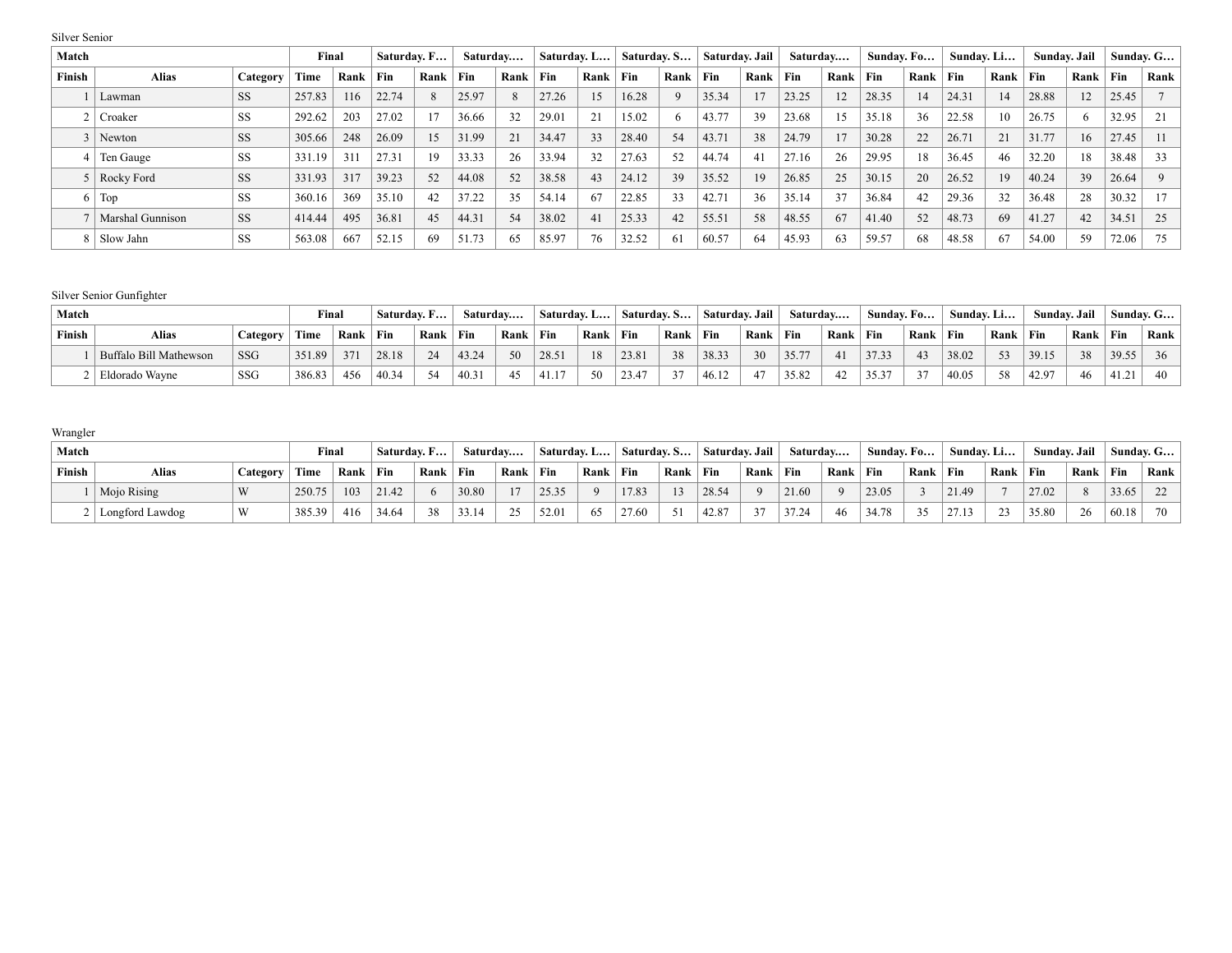#### KS State Championship 2022 4/19/2022 Match Results (by time)

| Match  |                            | Final       |        |     | Saturday. F… |      |       |           |       |                         | Saturday. D Saturday. L Saturday. S Saturday. Jail |                |       |    | Saturday  |    | Sunday. Fo |                | Sunday. Liv |                | Sunday. Jail |                | Sunday. G      |                         |
|--------|----------------------------|-------------|--------|-----|--------------|------|-------|-----------|-------|-------------------------|----------------------------------------------------|----------------|-------|----|-----------|----|------------|----------------|-------------|----------------|--------------|----------------|----------------|-------------------------|
| Finish | Alias                      | Category    | Time   |     | Rank Time    | Rank | Time  | Rank Time |       | Rank                    | Time                                               | Rank Time      |       |    | Rank Time |    | Rank Time  | Rank Time      |             | Rank           | Time         |                | Rank Time Rank |                         |
|        | 1 Missouri Traveler        | 49          | 193.73 | 26  | 17.93        | 2    | 19.35 | 1         | 19.60 | 4                       | 15.18                                              | 7              | 23.36 |    | 18.68     | 4  | 20.20      |                | 18.02       | 2              | 21.54        | 1              | 19.87          | $\overline{\mathbf{3}}$ |
|        | 2 Roy's Creek Dan          | S           | 197.65 | 34  | 16.86        | 1    | 21.34 | 3         | 20.90 | 6                       | 17.28                                              | 11             | 23.99 | 2  | 17.31     | 2  | 21.67      | 2              | 14.42       | 1              | 26.08        | 5              | 17.80          | -1                      |
|        | 3 Flint Hills Dawg         | 49          | 212.79 | 42  | 22.47        | 7    | 23.89 | 4         | 18.80 | $\overline{\mathbf{3}}$ | 13.38                                              | 1              | 25.92 | 5  | 18.65     | 3  | 24.33      | 6              | 18.96       | 4              | 24.31        | $\overline{4}$ | 22.08          | 5                       |
|        | 4 Dandy                    | 49          | 213.68 | 48  | 25.30        | 12   | 25.55 | 7         | 17.94 | 1                       | 16.53                                              | 10             | 24.23 | 3  | 17.26     | 1  | 24.06      | $\overline{4}$ | 19.91       | 5              | 23.69        | 3              | 19.21          | 2                       |
|        | 5 Missouri Lefty           | CCB         | 221.71 | 74  | 21.07        | 5    | 20.22 | 2         | 18.51 | 2                       | 14.06                                              | $\overline{4}$ | 24.82 | 4  | 21.05     | 8  | 32.15      | 30             | 18.77       | 3              | 22.37        | 2              | 28.69          | 14                      |
|        | 6 Richie Reno              | <b>BPFC</b> | 245.74 | 101 | 20.86        | 4    | 28.80 | 12        | 20.69 | 5                       | 14.37                                              | 5              | 26.45 | 6  | 20.83     | 7  | 26.68      | 9              | 21.12       | 6              | 38.72        | 37             | 27.22          | 10                      |
|        | 7 Mojo Rising              | W           | 250.75 | 103 | 21.42        | 6    | 30.80 | 17        | 25.35 | 9                       | 17.83                                              | 13             | 28.54 | 9  | 21.60     | 9  | 23.05      | 3              | 21.49       | $\overline{7}$ | 27.02        | 8              | 33.65          | 22                      |
|        |                            |             |        |     |              |      |       |           |       |                         |                                                    |                |       |    |           |    |            |                |             |                |              |                |                |                         |
|        | 8 Cooncan                  | LSS         | 252.31 | 129 | 20.34        | 3    | 38.33 | 41        | 21.45 | 8                       | 20.40                                              | 22             | 28.05 | 7  | 20.56     | 6  | 24.20      | 5              | 21.86       | 9              | 33.03        | 22             | 24.09          | 6                       |
|        | 9 Lawman                   | SS          | 257.83 | 116 | 22.74        | 8    | 25.97 | 8         | 27.26 | 15                      | 16.28                                              | 9              | 35.34 | 17 | 23.25     | 12 | 28.35      | 14             | 24.31       | 14             | 28.88        | 12             | 25.45          | 7                       |
|        | 10 Cornbread Jones         | 49          | 268.94 | 155 | 29.55        | 29   | 28.83 | 13        | 26.47 | 12                      | 20.05                                              | 20             | 29.01 | 11 | 26.56     | 22 | 28.33      | 13             | 23.39       | 12             | 28.85        | 11             | 27.90          | 12                      |
|        | 11 OK Dirty Dan            | CCB         | 270.96 | 183 | 35.21        | 43   | 23.91 | 5         | 39.18 | 46                      | 23.16                                              | 35             | 29.64 | 13 | 22.81     | 11 | 24.33      | 6              | 23.12       | 11             | 27.80        | 9              | 21.80          | $\overline{4}$          |
|        | 12 High Plains Hud         | SCC         | 277.64 | 178 | 27.79        | 21   | 25.07 | 6         | 41.59 | 53                      | 17.72                                              | 12             | 28.78 | 10 | 23.48     | 14 | 28.28      | 12             | 27.97       | 27             | 28.34        | 10             | 28.62          | 13                      |
|        | 13 Two Shoots              | $\mathbf S$ | 289.72 | 209 | 28.11        | 23   | 28.02 | 9         | 29.84 | 22                      | 18.90                                              | 17             | 32.77 | 15 | 26.18     | 21 | 32.05      | 28             | 30.39       | 35             | 32.83        | 21             | 30.63          | 18                      |
|        | 14 Wynonna Earp            | LW          | 290.69 | 205 | 28.41        | 26   | 29.96 | 14        | 30.88 | 24                      | 14.02                                              | 3              | 29.04 | 12 | 19.86     | 5  | 29.64      | 17             | 27.43       | 24             | 44.98        | 50             | 36.47          | 30                      |
|        | 15 Trego Kid               | 49          | 291.17 | 185 | 61.00        | 73   | 28.46 | 11        | 21.17 | 7                       | 13.58                                              | 2              | 28.41 | 8  | 21.85     | 10 | 35.50      | 38             | 21.85       | 8              | 29.66        | 13             | 29.69          | 15                      |
|        | 16 Nickel Outlaw           | S           | 291.18 | 217 | 30.56        | 31   | 43.00 | 49        | 26.81 | 13                      | 26.46                                              | 46             | 36.07 | 21 | 24.00     | 16 | 26.84      | 10             | 24.95       | 16             | 26.86        | 7              | 25.63          | 8                       |
|        | 17 No H Sara               | LW          | 292.03 | 202 | 23.33        | 9    | 33.07 | 24        | 28.88 | 19                      | 15.89                                              | 8              | 35.83 | 20 | 26.76     | 24 | 26.10      | 8              | 30.39       | 35             | 33.49        | 23             | 38.29          | 32                      |
|        | 18 Croaker                 | SS          | 292.62 | 203 | 27.02        | 17   | 36.66 | 32        | 29.01 | 21                      | 15.02                                              | 6              | 43.77 | 39 | 23.68     | 15 | 35.18      | 36             | 22.58       | 10             | 26.75        | 6              | 32.95          | 21                      |
| 19     | 3 Shot Shamrock            | CCB         | 300.82 | 223 | 24.26        | 10   | 37.57 | 37        | 25.94 | 11                      | 20.30                                              | 21             | 37.33 | 23 | 26.61     | 23 | 31.76      | 27             | 26.27       | 18             | 32.24        | 19             | 38.54          | 34                      |
| 20     | <b>Bertie Winchester</b>   | LGF         | 301.36 | 222 | 24.70        | 11   | 32.90 | 23        | 35.90 | 36                      | 22.00                                              | 28             | 34.64 | 16 | 23.45     | 13 | 27.28      | 11             | 25.94       | 17             | 30.06        | 14             | 44.49          | 53                      |
|        | 21 Pony Soldier            | CCB         | 303.04 | 237 | 28.41        | 26   | 30.03 | 15        | 38.07 | 42                      | 18.65                                              | 16             | 35.42 | 18 | 29.21     | 27 | 30.52      | 23             | 29.83       | 34             | 31.97        | 17             | 30.93          | 19                      |
|        | 22 Newton                  | SS          | 305.66 | 248 | 26.09        | 15   | 31.99 | 21        | 34.47 | 33                      | 28.40                                              | 54             | 43.71 | 38 | 24.79     | 17 | 30.28      | 22             | 26.71       | 21             | 31.77        | 16             | 27.45          | -11                     |
| 23     | Tucker McNeely             | CCB         | 306.09 | 240 | 25.83        | 14   | 28.18 | 10        | 33.64 | 31                      | 22.04                                              | 30             | 37.55 | 26 | 36.63     | 44 | 32.18      | 31             | 24.05       | 13             | 30.49        | 15             | 35.50          | 26                      |
| 24     | Beans Haney                | L49         | 312.74 | 249 | 27.05        | 18   | 31.38 | 20        | 31.15 | 25                      | 17.91                                              | 15             | 37.46 | 24 | 34.61     | 36 | 28.75      | 15             | 27.69       | 25             | 32.50        | 20             | 44.24          | 51                      |
| 25     | <b>Bluff Creek Gilbert</b> | CB          | 319.91 | 283 | 25.68        | 13   | 32.78 | 22        | 25.79 | 10                      | 33.80                                              | 65             | 37.60 | 27 | 25.25     | 19 | 30.16      | 21             | 28.63       | 29             | 37.64        | 32             | 42.58          | 45                      |
| 26     | Silver Creek Jack          | SCC         | 320.12 | 283 | 29.85        | 30   | 33.66 | 27        | 31.65 | 26                      | 22.02                                              | 29             | 38.41 | 31 | 34.02     | 34 | 31.30      | 26             | 29.22       | 30             | 36.22        | 27             | 33.77          | 23                      |
| 27     | Cowtown Scout              | SCC         | 325.70 | 297 | 28.33        | 25   | 30.80 | 17        | 28.98 | 20                      | 21.65                                              | 26             | 37.51 | 25 | 35.84     | 43 | 36.58      | 41             | 29.53       | 33             | 34.15        | 24             | 42.33          | 43                      |
|        | 28 Major Art Tillery       | CCB         | 327.22 | 285 | 28.10        | 22   | 30.73 | 16        | 37.47 | 40                      | 17.85                                              | 14             | 38.03 | 29 | 31.78     | 30 | 30.14      | 19             | 34.19       | 42             | 44.97        | 49             | 33.96          | 24                      |
| 29     | Ten Gauge                  | SS          | 331.19 | 311 | 27.31        | 19   | 33.33 | 26        | 33.94 | 32                      | 27.63                                              | 52             | 44.74 | 41 | 27.16     | 26 | 29.95      | 18             | 36.45       | 46             | 32.20        | 18             | 38.48          | 33                      |
| 30     | Rocky Ford                 | SS          | 331.93 | 317 | 39.23        | 52   | 44.08 | 52        | 38.58 | 43                      | 24.12                                              | 39             | 35.52 | 19 | 26.85     | 25 | 30.15      | 20             | 26.52       | 19             | 40.24        | 39             | 26.64          | 9                       |
|        | 31 Missoura Misfit         | CB          | 334.03 | 325 | 31.25        | 34   | 39.46 | 42        | 27.35 | 17                      | 23.25                                              | 36             | 45.31 | 44 | 25.70     | 20 | 36.26      | 40             | 26.55       | 20             | 36.79        | 30             | 42.11          | 42                      |
|        | 32 JW Hopkins              | $\rm S$     | 335.40 | 316 | 34.30        | 37   | 44.31 | 54        | 36.32 | 38                      | 19.62                                              | 18             | 38.61 | 32 | 31.78     | 30 | 32.13      | 29             | 27.87       | 26             | 34.52        | 25             | 35.94          | 27                      |
|        | 33 Copperhead Carson       | S           | 340.72 | 342 | 28.96        | 28   | 38.14 | 40        | 32.13 | 28                      | 24.53                                              | 40             | 37.86 | 28 | 41.90     | 57 | 30.58      | 24             | 26.81       | 22             | 38.21        | 34             | 41.60          | 41                      |
|        | 34 Goat Roper              | BW          | 340.93 | 332 | 33.32        | 35   | 37.93 | 39        | 33.37 | 29                      | 21.08                                              | 25             | 44.92 | 42 | 35.41     | 39 | 33.74      | 32             | 32.73       | 39             | 38.26        | 36             | 30.17          | 16                      |
|        | 35 Tame Bill               | <b>SFCD</b> | 341.55 | 343 | 33.55        | 36   | 34.81 | 28        | 26.97 | 14                      | 29.30                                              | 57             | 36.40 | 22 | 31.28     | 29 | 35.99      | 39             | 28.21       | 28             | 37.14        | 31             | 47.90          | 59                      |
|        | 36 Highland Scottie        | L49         | 347.53 | 246 | 27.39        | 20   | 31.25 | 19        | 27.28 | 16                      | 22.52                                              | 32             | 32.46 | 14 | 25.08     | 18 | 29.06      | 16             | 24.57       | 15             | 96.25        | 76             | 31.67          | 20                      |
|        | 37 Buffalo Bill Mathewson  | SSG         | 351.89 | 371 | 28.18        | 24   | 43.24 | 50        | 28.51 | 18                      | 23.81                                              | 38             | 38.33 | 30 | 35.77     | 41 | 37.33      | 43             | 38.02       | 53             | 39.15        | 38             | 39.55          | 36                      |
|        | 38 Owl Eye Olga            | LSS         | 358.86 | 372 | 26.12        | 16   | 36.60 | 31        | 40.84 | 49                      | 21.79                                              | 27             | 40.60 | 33 | 37.89     | 48 | 33.97      | 33             | 29.31       | 31             | 41.54        | 43             | 50.20          | 61                      |
|        | 39 Top                     | SS          | 360.16 | 369 | 35.10        | 42   | 37.22 | 35        | 54.14 | 67                      | 22.85                                              | 33             | 42.71 | 36 | 35.14     | 37 | 36.84      | 42             | 29.36       | 32             | 36.48        | 28             | 30.32          | 17                      |
|        | 40 Insanity Jane           | L49         | 361.09 | 384 | 38.34        | 51   | 37.22 | 35        | 39.29 | 47                      | 22.14                                              | 31             | 41.00 | 34 | 33.19     | 32 | 34.30      | 34             | 34.10       | 41             | 44.79        | 48             | 36.72          | 31                      |
|        | 41 Dantankerous            | CCB         | 364.84 | 393 | 34.67        | 39   | 36.70 | 33        | 31.81 | 27                      | 25.65                                              | 43             | 48.91 | 49 | 31.17     | 28 | 39.02      | 46             | 38.54       | 55             | 38.24        | 35             | 40.13          | 38                      |
|        | 42 Long Ranger             | CCB         | 371.85 | 409 | 37.82        | 48   | 35.78 | 29        | 36.03 | 37                      | 25.96                                              | 44             | 42.56 | 35 | 35.29     | 38 | 39.84      | 49             | 36.90       | 50             | 42.72        | 44             | 38.95          | 35                      |
|        | 43 Beefalo Bruns           | $\rm BW$    | 383.02 | 399 | 31.14        | 32   | 41.86 | 48        | 29.90 | 23                      | 22.93                                              | 34             | 71.28 | 72 | 35.54     | 40 | 30.71      | 25             | 34.72       | 43             | 48.97        | 54             | 35.97          | 28                      |
|        | 44 Longford Lawdog         | W           | 385.39 | 416 | 34.64        | 38   | 33.14 | 25        | 52.01 | 65                      | 27.60                                              | 51             | 42.87 | 37 | 37.24     | 46 | 34.78      | 35             | 27.13       | 23             | 35.80        | 26             | 60.18          | 70                      |
|        | 45 Eldorado Wayne          | SSG         | 386.83 | 456 | 40.34        | 54   | 40.31 | 45        | 41.17 | 50                      | 23.47                                              | 37             | 46.12 | 47 | 35.82     | 42 | 35.37      | 37             | 40.05       | 58             | 42.97        | 46             | 41.21          | 40                      |
|        | 46 K-Lyn Wolf              | LBW         | 397.33 | 458 | 43.22        | 62   | 36.40 | 30        | 36.36 | 39                      | 20.47                                              | 24             | 44.71 | 40 | 46.07     | 64 | 38.08      | 45             | 45.40       | 65             | 36.58        | 29             | 50.04          | 60                      |
|        | 47 Skillet Johnson         | SCC         | 405.77 | 453 | 36.62        | 44   | 37.15 |           | 34.74 | 35                      | 27.09                                              | 49             | 45.23 | 43 | 33.30     |    | 69.15      | 73             | 36.36       | 45             | 40.33        | 41             | 45.80          | 56                      |
|        |                            |             |        |     |              |      | 37.92 | 34        |       |                         |                                                    |                |       |    |           | 33 |            |                |             |                |              |                |                | 44                      |
|        | 48 Jax T                   | CCB<br>CCB  | 409.34 | 456 | 35.06        | 41   |       | 38        | 34.68 | 34                      | 26.55                                              | 47             | 45.36 | 45 | 39.51     | 52 | 37.63      | 44             | 32.48       | 38             | 77.64        | 73             | 42.51          |                         |
|        | 49 Stirrup Trouble         |             | 412.54 | 510 | 40.17        | 53   | 40.00 | 43        | 41.99 | 56                      | 37.94                                              | 68             | 45.56 | 46 | 45.52     | 62 | 42.75      | 54             | 36.56       | 48             | 45.60        | 51             | 36.45          | 29                      |
|        | 50 Marshal Gunnison        | SS          | 414.44 | 495 | 36.81        | 45   | 44.31 | 54        | 38.02 | 41                      | 25.33                                              | 42             | 55.51 | 58 | 48.55     | 67 | 41.40      | 52             | 48.73       | 69             | 41.27        | 42             | 34.51          | 25                      |
|        | 51 Kansas Flatlander       | SCC         | 423.25 | 527 | 38.28        | 49   | 52.27 | 66        | 41.87 | 54                      | 26.23                                              | 45             | 50.66 | 53 | 43.82     | 59 | 41.20      | 51             | 33.39       | 40             | 44.37        | 47             | 51.16          | 63                      |
|        | 52 Young's Angel           | ESCC        | 429.24 | 538 | 41.35        | 58   | 45.78 | 57        | 38.87 | 45                      | 25.13                                              | 41             | 50.46 | 52 | 44.11     | 61 | 42.94      | 56             | 39.96       | 57             | 57.85        | 63             | 42.79          | 48                      |
|        | 53 Asa Smith               | CCB         | 430.67 | 556 | 42.08        | 60   | 44.14 | 53        | 44.12 | 59                      | 27.94                                              | 53             | 49.61 | 51 | 42.91     | 58 | 44.44      | 57             | 39.01       | 56             | 51.23        | 55             | 45.19          | 54                      |
|        | 54 Duffy                   | $_{\rm ES}$ | 431.35 | 496 | 31.17        | 33   | 59.19 | 71        | 38.76 | 44                      | 20.41                                              | 23             | 54.76 | 57 | 51.48     | 71 | 46.95      | 58             | 31.97       | 37             | 37.79        | 33             | 58.87          | 69                      |
|        | 55 Bulldog Brown           | <b>ESCC</b> | 432.60 | 541 | 38.33        | 50   | 46.35 | 58        | 51.85 | 64                      | 30.58                                              | 59             | 54.54 | 56 | 41.03     | 56 | 48.03      | 60             | 36.46       | 47             | 42.78        | 45             | 42.65          | 46                      |
|        | 56 Fire Boss               | $\mathbf D$ | 432.84 | 539 | 40.95        | 57   | 41.61 | 47        | 43.53 | 58                      | 33.04                                              | 63             | 60.07 | 63 | 38.33     | 49 | 40.19      | 50             | 37.43       | 52             | 56.89        | 61             | 40.80          | 39                      |
|        | 57 Star Shooter            | CCB         | 442.65 | 529 | 44.46        | 64   | 43.91 | 51        | 33.53 | 30                      | 26.61                                              | 48             | 62.06 | 65 | 38.99     | 51 | 69.81      | 74             | 37.25       | 51             | 40.25        | 40             | 45.78          | 55                      |
|        | 58 Abilene Slim            | SCC         | 451.63 | 561 | 40.65        | 56   | 52.48 | 67        | 55.16 | 68                      | 29.29                                              | 56             | 52.91 | 54 | 36.90     | 45 | 39.49      | 47             | 35.82       | 44             | 53.80        | 58             | 55.13          | 66                      |
|        | 59 Largo Casey             | SCC         | 455.28 | 572 | 44.51        | 65   | 44.42 | 56        | 57.86 | 71                      | 41.54                                              | 73             | 48.92 | 50 | 34.21     | 35 | 39.80      | 48             | 40.89       | 61             | 59.38        | 64             | 43.75          | 49                      |
|        | 60 Sage Runner             | <b>BPFC</b> | 464.80 | 577 | 37.05        | 47   | 40.21 | 44        | 40.75 | 48                      | 40.16                                              | 70             | 56.89 | 62 | 50.36     | 69 | 50.55      | 62             | 36.80       | 49             | 57.75        | 62             | 54.28          | 64                      |
|        | 61 Presque Isle Bill       | ES          | 468.39 | 560 | 34.86        | 40   | 55.78 | 69        | 53.29 | 66                      | 19.88                                              | 19             | 48.23 | 48 | 44.09     | 60 | 41.76      | 53             | 50.94       | 71             | 61.93        | 66             | 57.63          | 68                      |
|        | 62 Calamitee               | LGF         | 472.42 | 588 | 37.00        | 46   | 47.12 | 59        | 57.16 | 70                      | 30.51                                              | 58             | 62.68 | 66 | 38.50     | 50 | 42.84      | 55             | 48.64       | 68             | 65.20        | 69             | 42.77          | 47                      |